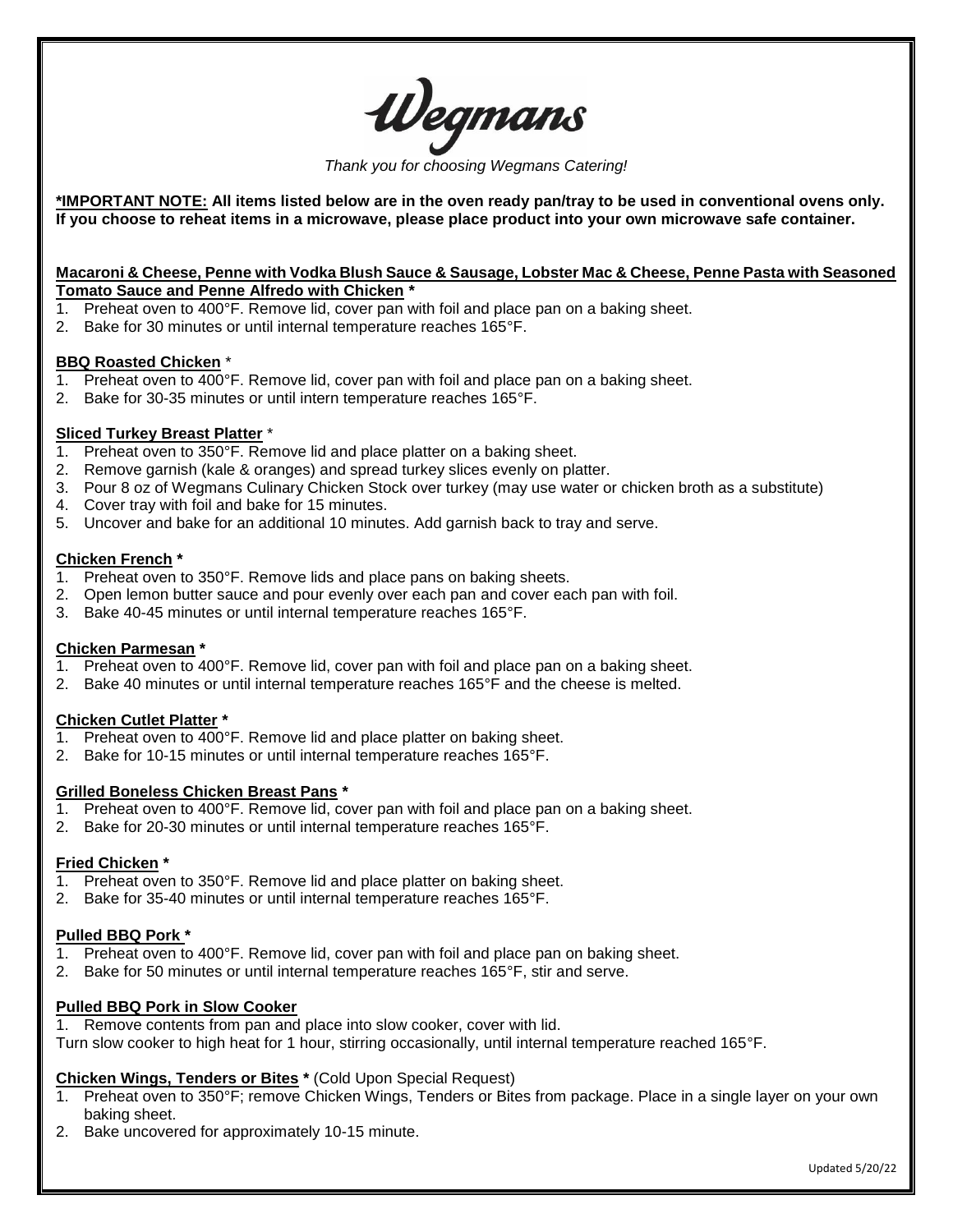

*Thank you for choosing Wegmans Catering!*

**\*IMPORTANT NOTE: All items listed below are in the oven ready pan/tray to be used in conventional ovens only. If you choose to reheat items in a microwave, please place product into your own microwave safe container.**

#### **Chicken & Cheese Quesadillas \***

- 1. Preheat oven to 375°F. Remove label, lid, salsa and lime crema from tray.
- 2. Bake from 10 minutes or until hot.

### **Ready to Cook – Tristan Lobster Tails**

- 1. Remove wrap, roast at 450°F for about 12 min or until internal temperature reaches 145°F.
- 2. Let rest for 2 minutes.

### **Potatoes Gratin \***

- 1. Preheat oven to 450°F Remove lid and place pan on baking sheet.
- 2. Bake for 20-30 minutes. Let rest for 5 minutes, then serve.

#### **Signature Whipped Potatoes \***

- 1. Preheat oven to 375°F with. Remove lid, cover pan with foil and place pan on baking sheet.
- 2. Bake for 40 minutes, stirring half-way through bake time, until internal temperature reaches 165°F.

### **Vegetables** \*

- 1. Preheat oven to 375°F. Remove lid, cover pan with foil and place pan on baking sheet.
- 2. Bake for 15-20 minutes until internal temperature reaches 165°F. Stir and serve.

### **Kale & Quinoa Cakes \***

- 1. Preheat oven to 350°F. Remove lid and place pan on baking sheet.
- 2. Bake for 15-20 minutes until internal temperature reaches 165F.

### **\*\*IMPORTANT NOTE: MICROWAVE INSTRUCTIONS ONLY**

### **Pork Potsticker & Teriyaki Chicken Dumplings Tray 12 Ct & 24 Ct \*\***

- 1. Remove dipping sauce from the tray. Set aside.
- 2. Place damp paper towel over potstickers or dumplings.
- 3. Place tray in **microwave** and heat on high for 3-4 minutes until internal temperature reaches 165 degrees.
- 4. Carefully remove from the **microwave**; remove paper towel and serve with sauce on the side.
- 5. Serve and Enjoy! Refrigerate leftovers promptly.

### **Spicy Pork Steamed Buns (6 Ct & 12 Ct) \*\***

- 1. Remove label, lid, and sauce.
- 2. Place a damp paper towel over buns and microwave 2-3 minutes until heated through. Heating time may vary.

### **Spicy Pork Wontons (12 Ct & 24 Ct) \*\***

- 1. Remove label, lid, and sauce.
- 2. Place a damp paper towel over wontons and microwave 1-2 minutes until heated through.
- 3. Once hot, pour sauce directly over the wontons and enjoy. Heating time may vary.